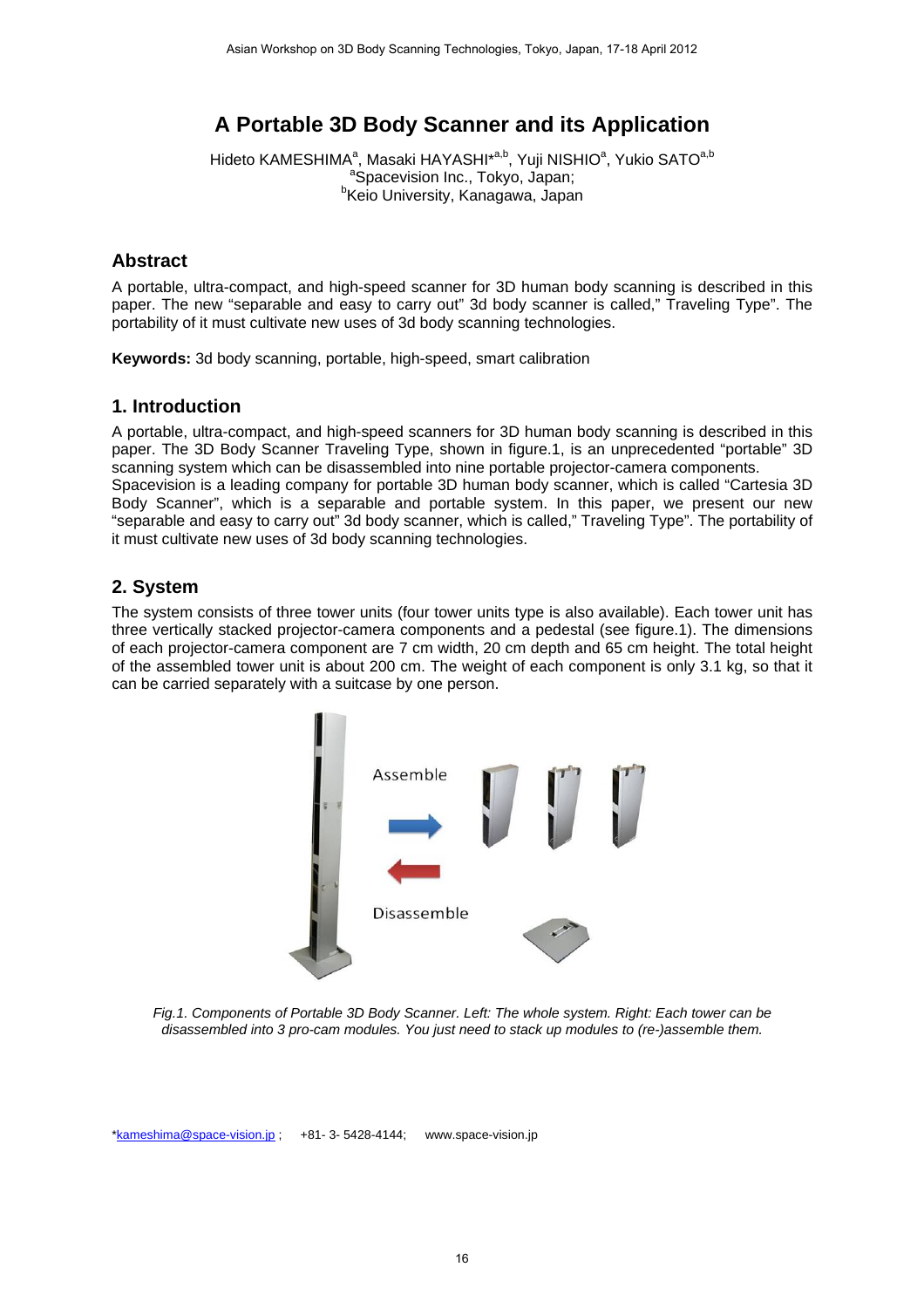#### **2.1. Portability and Compactness**

Portability for 3d body scanners had been highly demanded from several kinds of industries for long, but never achieved before. The system realizes a great portability and compactness with following two solutions:

(1) Decomposable into portable units.

As already mentioned before, each tower of the system can be disassembled into 3 modules, and each module is easy to carry. Therefore, users can easily move or transport the whole system to another place by disassembling it into 9 parts.

(2) Adjustable with multi-camera calibration whenever you replace your system.

Multi-camera calibration must be done by users after placing all tower units onto their site. Namely, each projector-camera modules has its own projector-camera parameters calculated before shipments, so all you have to do is just perform multi-camera calibration, which only takes about 5 minutes, after placing the system onto your site. This calibration procedure enables you to replace the system to another site as many as you like. We strongly believe that this portability can extend how and where to use 3d body scanners.

#### **2.2. High Speed Capture with colored texture**

The system measures the 3D human body shape and its color (see figure 2) within 2.0 seconds owing to its fast capturing of a range image. This high speed capturing is derived from multi-camera calibration performed in advance. Measurement density can be increased up to 1 million points or more with keeping the average margin of error within 3 mm or less.



*Fig.2. Measured Human Body. Left: Point cloud without texture. Right: Textured point cloud* 

#### **2.3. Easy setup**

Setup is also easy for even an unskilled operator. First, the bottom projector-camera component is placed on the pedestal and fastened by a wrench. Next, the middle component and upper component are laid on the bottom component in order. The viewpoints of the nine projector-cameras in each tower units are arranged beforehand in order to measure the human body with less occluding parts. Careful or precise placement of the tower units is not needed because calibration process assures the accuracy of the synthesis of the data taken from each tower units. Moreover, the calibration procedure of projector-camera parameters is quite simple and finishes quickly.